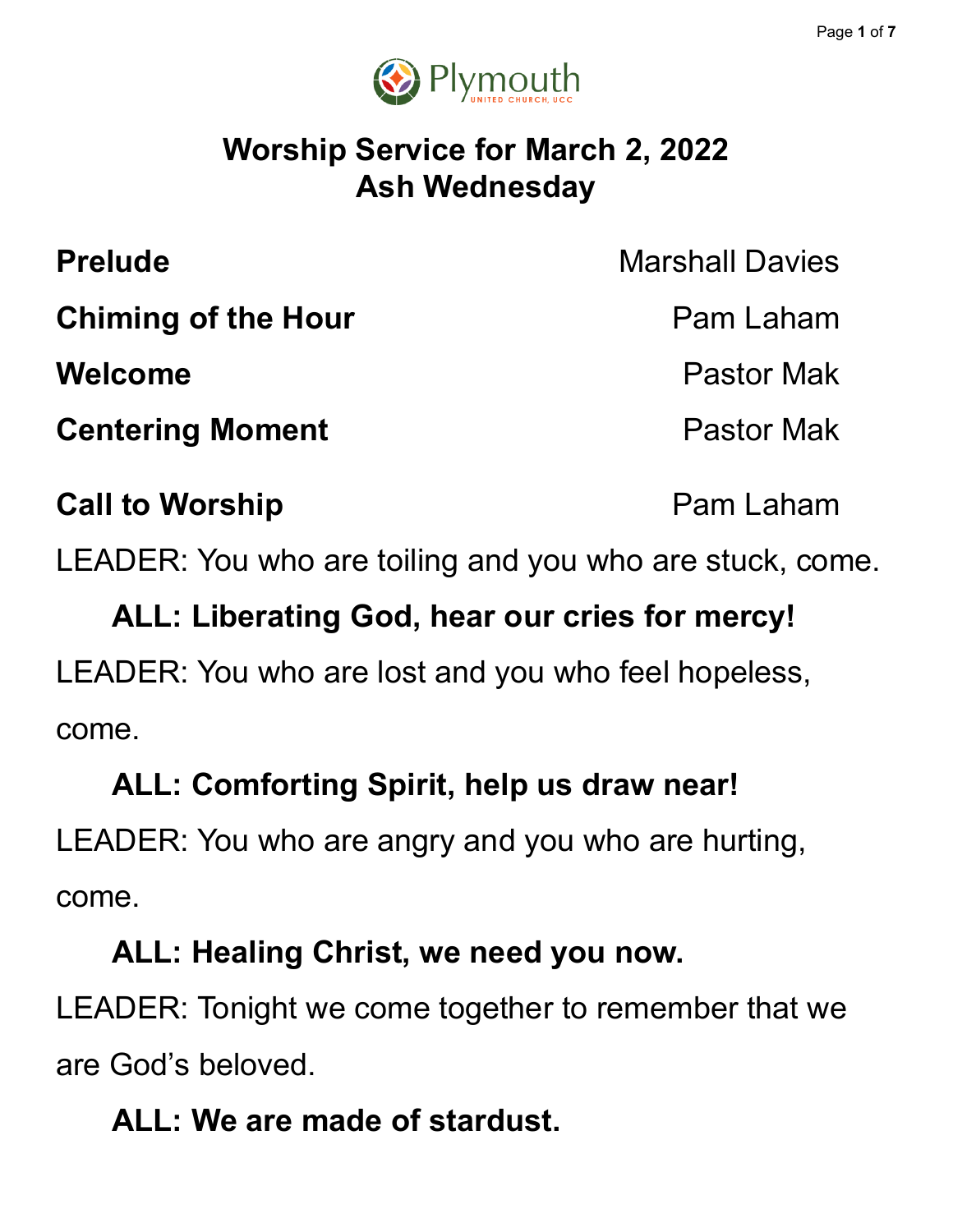LEADER: Tonight we come to express our grief and our lament.

## **ALL: The ashes we receive are a witness to us and each other.**

LEADER: Let us come together with open hearts.

### **ALL: With open hearts we prepare for the journey.**

**Hymn** TNCH # 742 "Gathered Here" Pastor Mak

## **1st Biblical Witness** Pam Laham & Pastor Mak Ecclesiastes 2:9 - 25

So I became great and surpassed all who were before me in Jerusalem; also my wisdom remained with me. Whatever my eyes desired I did not keep from them; I kept my heart from no pleasure, for my heart found pleasure in all my toil, and this was my reward for all my toil. Then I considered all that my hands had done and the toil I had spent in doing it, and again, all was vanity and a chasing after wind, and there was nothing to be gained under the sun.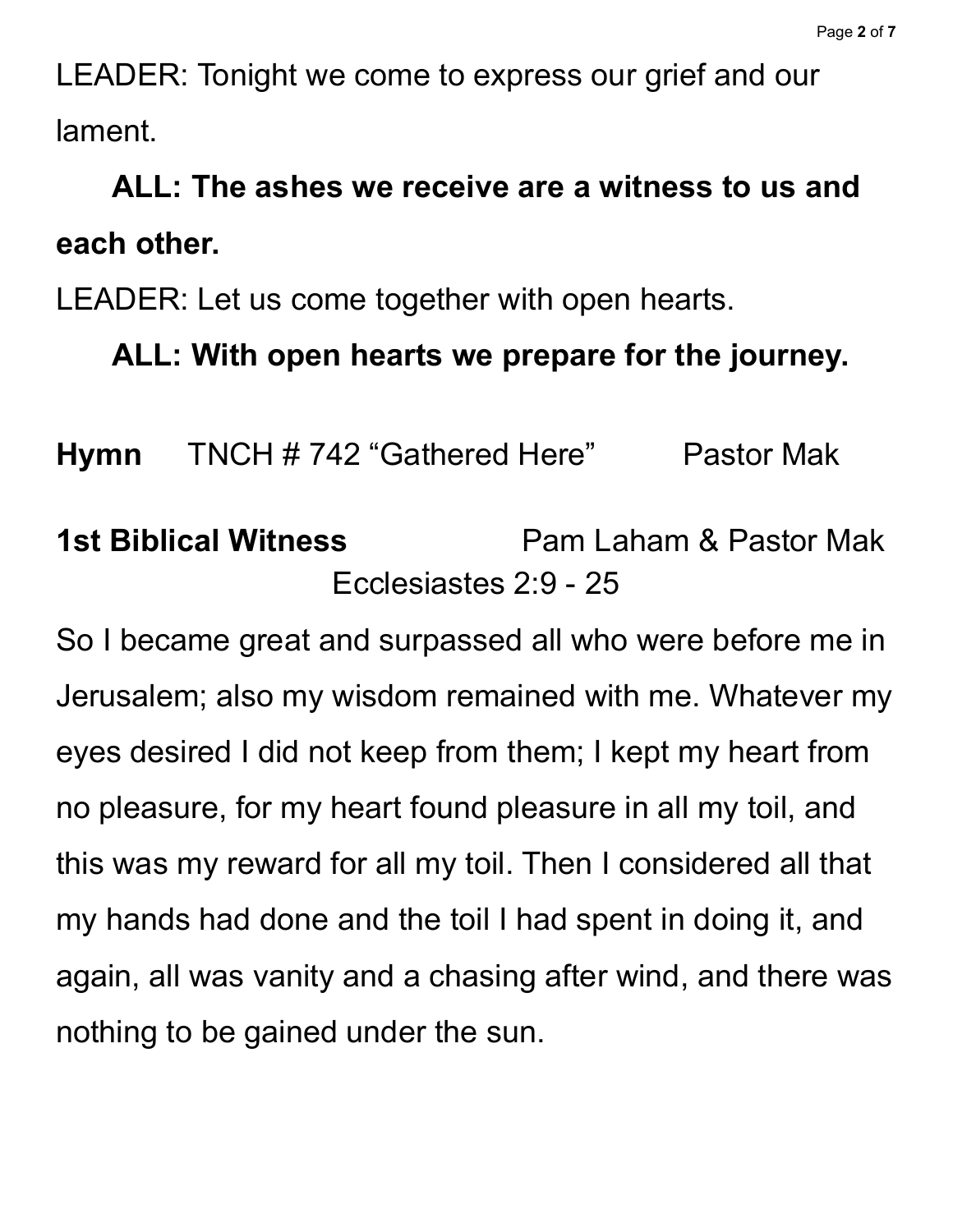So I turned to consider wisdom and madness and folly; for what can the one do who comes after the king? Only what has already been done. Then I saw that wisdom excels folly as light excels darkness. The wise have eyes in their head, but fools walk in darkness. Yet I perceived that the same fate befalls all of them.

Then I said to myself, "What happens to the fool will happen to me also; why then have I been so very wise?" And I said to myself that this also is vanity. For there is no enduring remembrance of the wise or of fools, seeing that in the days to come all will have been long forgotten. How can the wise die just like fools? So I hated life, because what is done under the sun was grievous to me; for all is vanity and a chasing after wind. I hated all my toil in which I had toiled under the sun, seeing that I must leave it to those who come after me — and who knows whether they will be wise or foolish?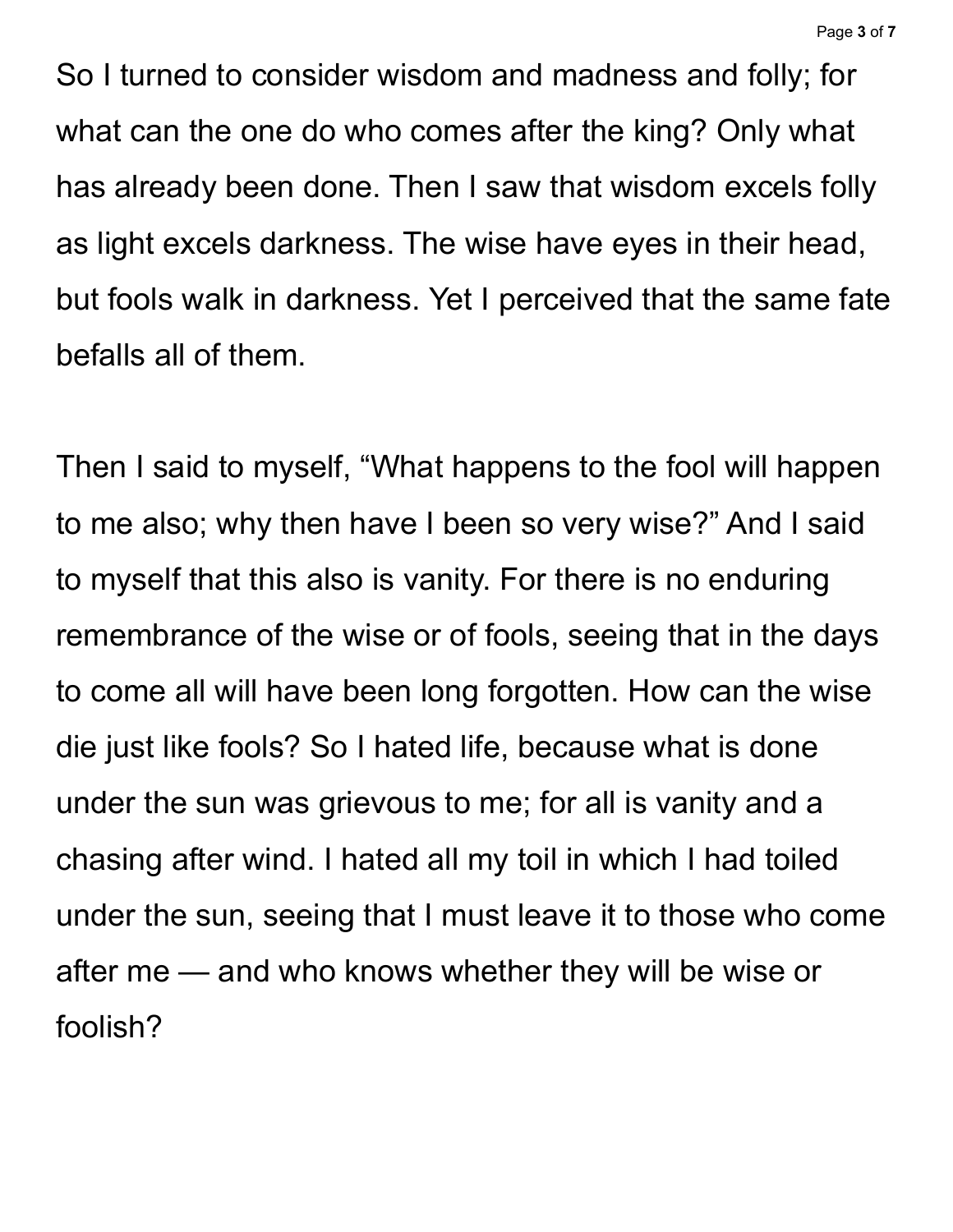Yet they will be master of all for which I toiled and used my wisdom under the sun. This also is vanity. So I turned and gave my heart up to despair concerning all the toil of my labors under the sun, because sometimes one who has toiled with wisdom and knowledge and skill must leave all to be enjoyed by another who did not toil for it.

This also is vanity and a great evil. What do mortals get from all the toil and strain with which they toil under the sun? For all their days are full of pain, and their work is a vexation; even at night their minds do not rest. This also is vanity. There is nothing better for mortals than to eat and drink, and find enjoyment in their toil. This also, I saw, is from the hand of God; for apart from God who can eat or who can have enjoyment?

#### **2nd Biblical Witness** Pastor Mak

The Gospel Of Luke 22:35 - 38 Jesus said to them, "When I sent you out without a purse, bag, or sandals, did you lack anything?" The disciples said,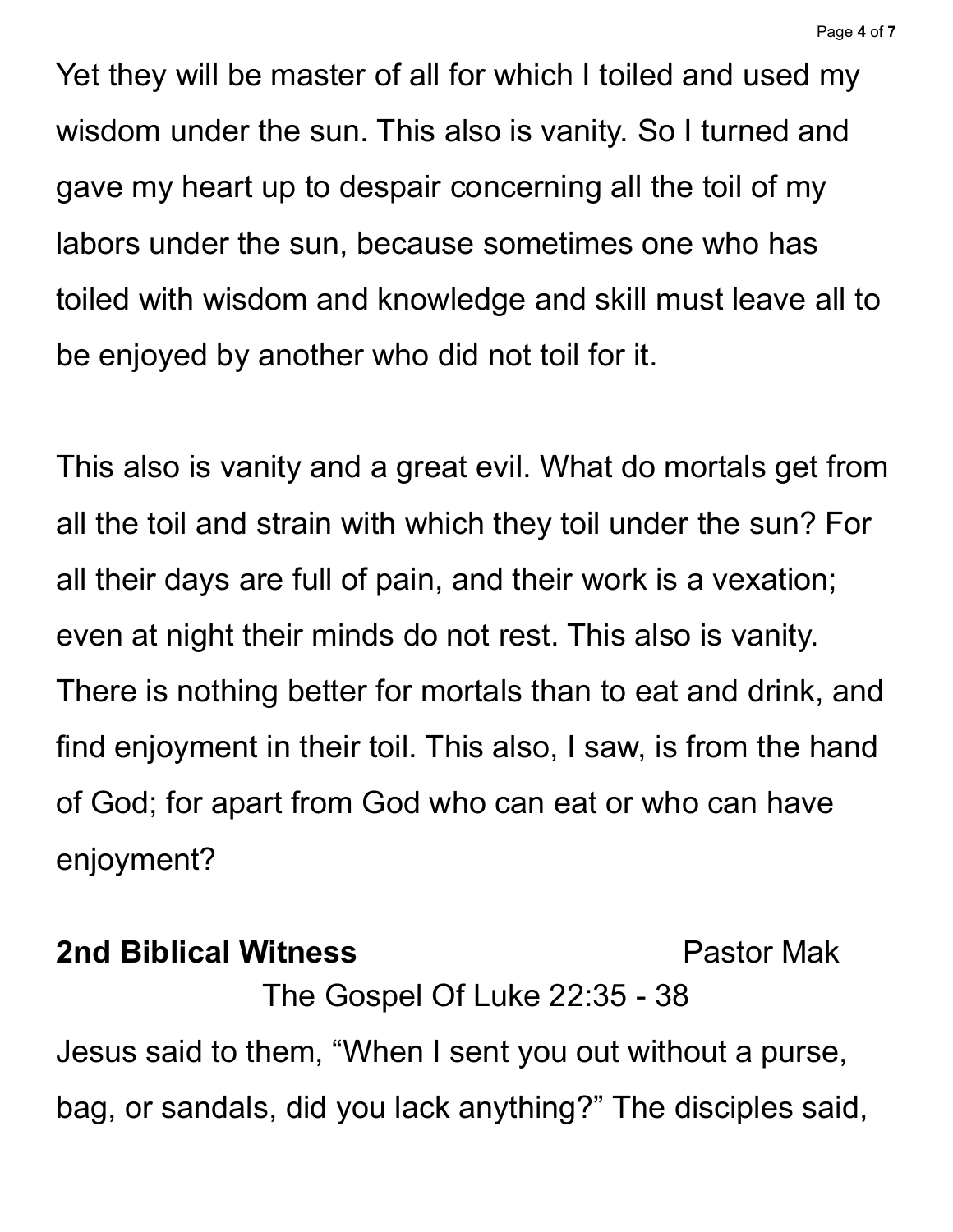"No, not a thing." Jesus said to them, "But now, the one who has a purse must take it, and likewise a bag. And the one who has no sword must sell his cloak and buy one. For I tell you, this scripture must be fulfilled in me, 'And he was counted among the lawless'; and indeed what is written about me is being fulfilled." They said, "Lord, look, here are two swords." He replied, "It is enough."

| <b>Reflection</b>                            | "Naming What Is"                                                      | <b>Pastor Mak</b>             |
|----------------------------------------------|-----------------------------------------------------------------------|-------------------------------|
|                                              | <b>Special Music</b> "Beautiful Things"                               | Mark Vines & Jennifer Woolsey |
| <b>Blessing &amp; Receiving of the Ashes</b> |                                                                       | <b>Pastor Mak</b>             |
| <b>Hymn</b>                                  | "Just As I Am"                                                        | <b>Marshall Davies</b>        |
| <b>Pastoral Prayer</b>                       |                                                                       | <b>Pastor Mak</b>             |
| <b>Unison Prayer</b>                         |                                                                       | <b>Pastor Mak</b>             |
|                                              | <b>Prayer for Conscience and Courage</b><br>by Sister Joan Chittister |                               |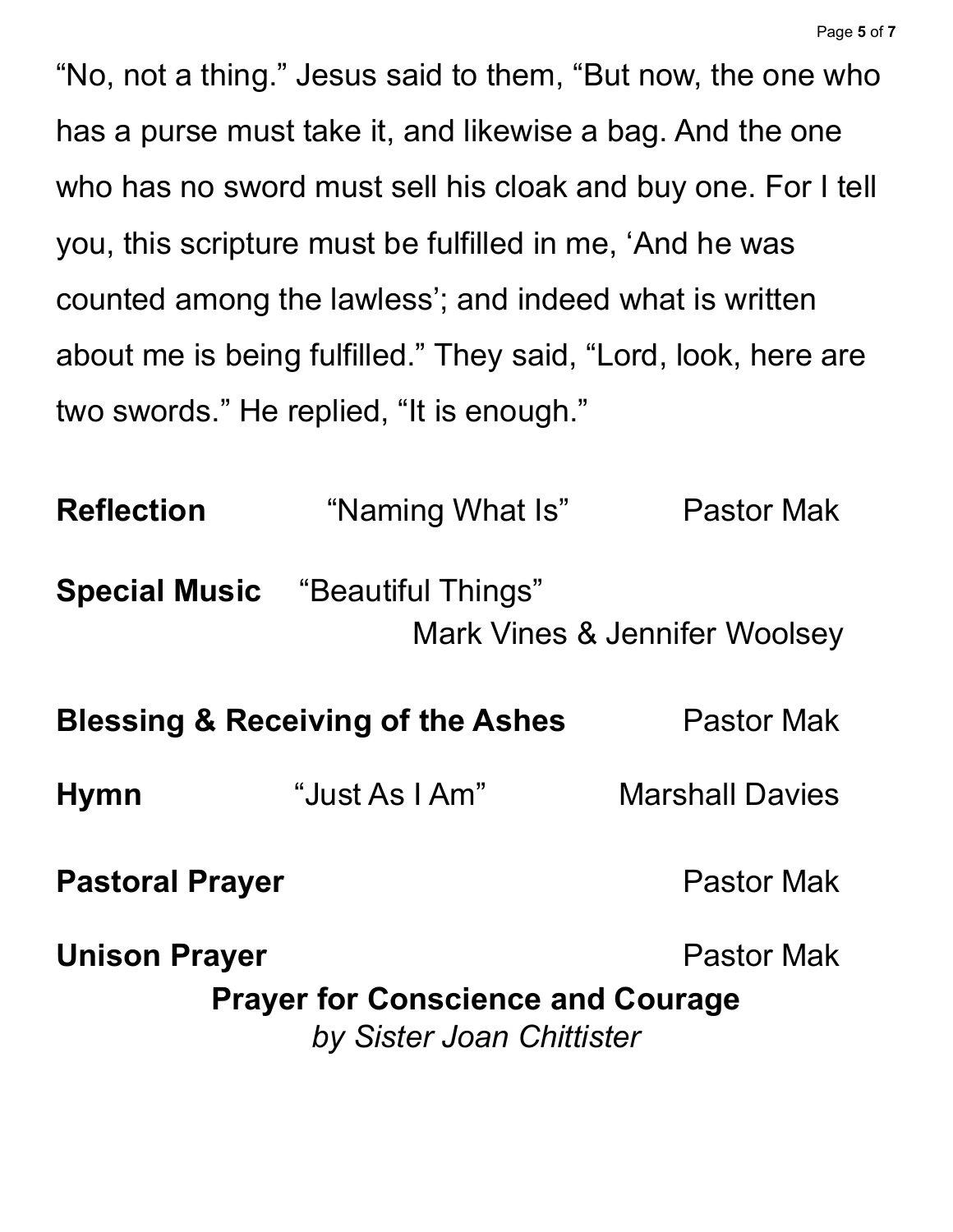**Loving God, lead us beyond ourselves to care and protect, to nourish and shape, to challenge and energize both the life and the world You have given us. God of light and God of darkness, God of conscience and God of courage lead us through this time of spiritual confusion and public uncertainty. Lead us beyond fear, apathy and defensiveness to new hope in You and to hearts full of faith. Give us the conscience it takes to comprehend what we're facing, to see what we're looking at and to say what we see so that others, hearing us, may also brave the pressure that comes with being out of public step. Give us the courage we need to confront those things that compromise our consciences or threaten our integrity. Give us, most of all, the courage to follow those before us who challenged wrong and changed it, whatever the cost to themselves.**

**Invitation to Offering Pam Laham** 

"Plymouth's General Fund"

**Offertory Music Marshall Davies**